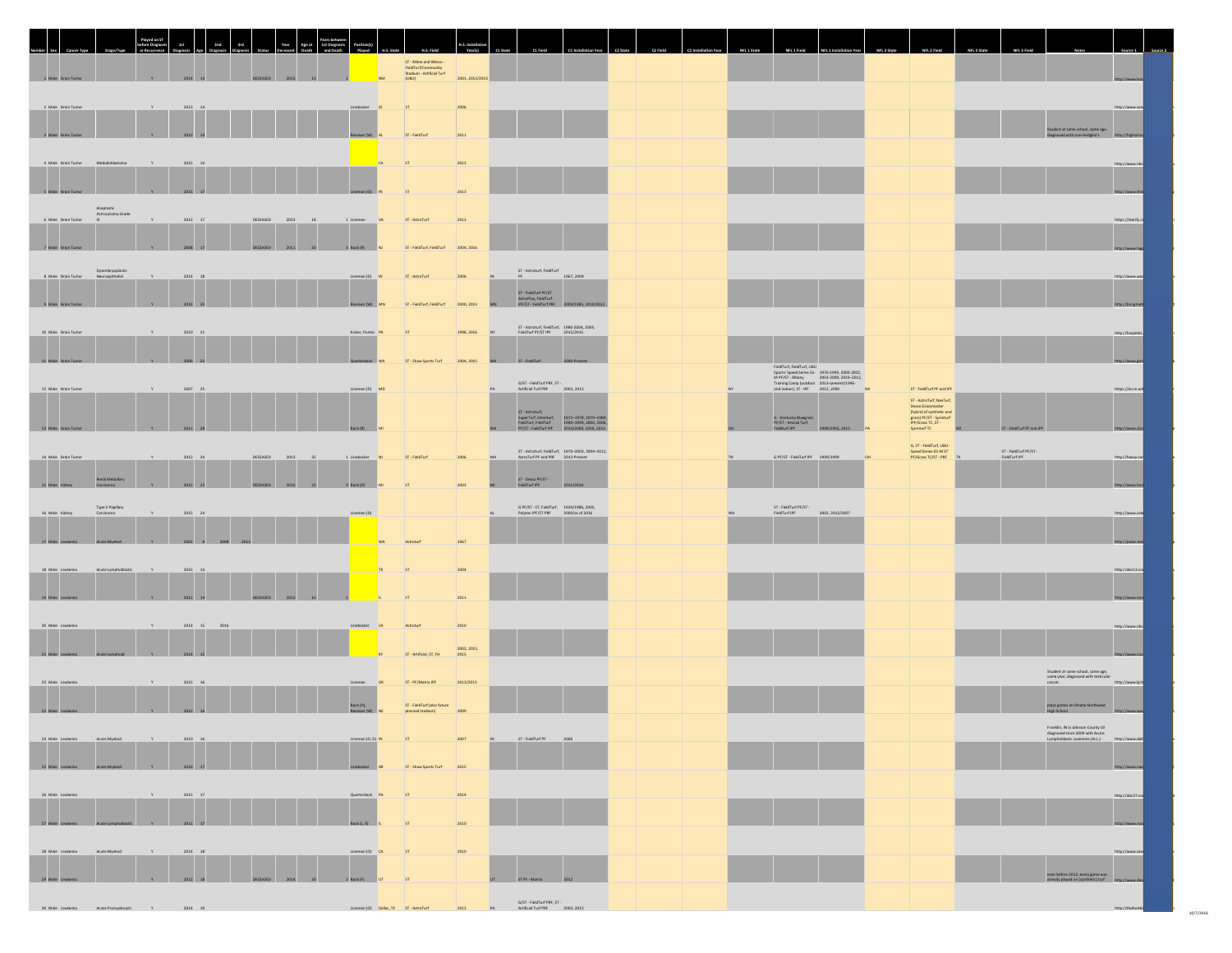|                            |                                                 |              |                 |               | Year             |           |                                                                                         |                                                                                                     |                   |                                                                              |                                                                                                                                                                                                                                                                                   |                                                                                                    |  |                                                                                                                                |  |  |                                                                                                        |                   |  |
|----------------------------|-------------------------------------------------|--------------|-----------------|---------------|------------------|-----------|-----------------------------------------------------------------------------------------|-----------------------------------------------------------------------------------------------------|-------------------|------------------------------------------------------------------------------|-----------------------------------------------------------------------------------------------------------------------------------------------------------------------------------------------------------------------------------------------------------------------------------|----------------------------------------------------------------------------------------------------|--|--------------------------------------------------------------------------------------------------------------------------------|--|--|--------------------------------------------------------------------------------------------------------|-------------------|--|
| 31 Male Leukemia           | Acute Myeloid                                   | V            | 2012 19         | DECEASED 2014 | 20               |           | 2 Linebacker VA                                                                         | ST                                                                                                  | 2014              | ST - A-Turf PF<br>MD                                                         | 2007                                                                                                                                                                                                                                                                              |                                                                                                    |  |                                                                                                                                |  |  |                                                                                                        |                   |  |
|                            |                                                 |              |                 |               |                  |           |                                                                                         |                                                                                                     |                   | ST - FieldTurf PF/ST                                                         |                                                                                                                                                                                                                                                                                   |                                                                                                    |  |                                                                                                                                |  |  |                                                                                                        |                   |  |
| 32 Male Leukemia           | Acute Lymphoblastic                             | V            | 2010 19         |               |                  |           | Receiver (W),<br>Back (D)<br>w                                                          | ST                                                                                                  | 2015<br>MN        |                                                                              | AstroPlay, FieldTurf<br>IPF/ST - FieldTurf PRF 2009/1985, 2010/2011                                                                                                                                                                                                               |                                                                                                    |  |                                                                                                                                |  |  |                                                                                                        | http://www.m      |  |
| 33 Male Leuk               |                                                 |              | 2010 19         |               |                  |           | neman (O) MS                                                                            | ST - FieldTurf                                                                                      | 2008              | G PE/ST - Astroburt IPF 1939/2011                                            |                                                                                                                                                                                                                                                                                   |                                                                                                    |  |                                                                                                                                |  |  |                                                                                                        | http://www.       |  |
|                            |                                                 |              |                 |               |                  |           |                                                                                         |                                                                                                     |                   |                                                                              |                                                                                                                                                                                                                                                                                   |                                                                                                    |  |                                                                                                                                |  |  |                                                                                                        |                   |  |
| 34 Male Leukemia           | Chronic Myeloid                                 |              | $2012 - 20$     |               |                  |           | Linebacker                                                                              | ST                                                                                                  | 2015              | STPF                                                                         | 2006, 2015                                                                                                                                                                                                                                                                        |                                                                                                    |  |                                                                                                                                |  |  |                                                                                                        | http://siouxcit   |  |
| 35 Male Leuke              |                                                 |              | 2011 20         |               | 2011<br>21       |           | 0 Lineman (D) MA                                                                        | ST - FieldTurf                                                                                      | 2011              | <b>STPF</b>                                                                  |                                                                                                                                                                                                                                                                                   |                                                                                                    |  |                                                                                                                                |  |  |                                                                                                        |                   |  |
|                            |                                                 |              |                 |               |                  |           |                                                                                         |                                                                                                     |                   |                                                                              |                                                                                                                                                                                                                                                                                   |                                                                                                    |  | AstroTurf, FieldTurf, 1982-1986, 1987-2003,<br>Sportexe Momentum 2004-2010, 2010,<br>Turf, UBU-Intensity 2011-2013, (installed |  |  |                                                                                                        |                   |  |
| 36 Male Leukemia           | Acute Lymphoblastic                             |              | $2008 - 25$     |               |                  |           | Lineman (D) CA                                                                          |                                                                                                     |                   | G PF/ST - PRF                                                                | 2004, 2012, 2015                                                                                                                                                                                                                                                                  |                                                                                                    |  | Series-S5-M, FieldTurf, 2009, used 2014-2015),<br>FieldTurf PF/ST - 2016/1981                                                  |  |  |                                                                                                        | https://en.wikip  |  |
| 37 Male Les                |                                                 |              |                 |               |                  |           | neman (O, D) M                                                                          |                                                                                                     |                   |                                                                              |                                                                                                                                                                                                                                                                                   | ST - ST, BaspoGrass,<br>Sprinturf, Momentum 1975, 1988, 2003,<br>PF/ST IPF (planned) 2015/2017     |  |                                                                                                                                |  |  |                                                                                                        |                   |  |
|                            |                                                 |              |                 |               |                  |           |                                                                                         |                                                                                                     |                   | $\textsf{ST}$ - Astroturf,                                                   | $\begin{tabular}{ll} {\bf Spectgress~PF/ST} \, . \\ \hline \end{tabular} \begin{tabular}{ll} \bf \textit{Sportigas~PF/ST} \, . \\ \hline \end{tabular} \begin{tabular}{ll} \bf \textit{Percitys, Descos~PRF/ST} \, & 1971-1998, 1999/2001, \\ \hline \end{tabular} \end{tabular}$ |                                                                                                    |  |                                                                                                                                |  |  |                                                                                                        |                   |  |
| 38 Male Leukemia           | Acute Myeloid                                   |              | $2012\qquad 28$ |               |                  |           | Lineman (D) CA                                                                          | ST                                                                                                  | as of 2008        |                                                                              |                                                                                                                                                                                                                                                                                   |                                                                                                    |  |                                                                                                                                |  |  |                                                                                                        | http://www.dai    |  |
| 39 Male Lymp               |                                                 |              | 2013 14         |               |                  |           | Lineman (D) NY                                                                          | ST - FieldTurf                                                                                      | 2010              |                                                                              |                                                                                                                                                                                                                                                                                   |                                                                                                    |  |                                                                                                                                |  |  |                                                                                                        | http://www.       |  |
|                            |                                                 |              |                 |               |                  |           |                                                                                         |                                                                                                     |                   |                                                                              |                                                                                                                                                                                                                                                                                   |                                                                                                    |  |                                                                                                                                |  |  | Student at same school, same age,<br>diagnosed with brain tumor, (middle<br>school plays on field too) |                   |  |
| 40 Male Lymphoma           | Non-Hodgkin's                                   |              | $2012 - 14$     |               |                  |           |                                                                                         | ST-FieldTurf                                                                                        | 2011              |                                                                              |                                                                                                                                                                                                                                                                                   |                                                                                                    |  |                                                                                                                                |  |  |                                                                                                        | https://www.giv   |  |
| 41 Male Lymphoma           | Hodekin's (Stage 4)                             | Y            | 2007 14         |               |                  |           | Lineman (D)                                                                             | <b>ST</b>                                                                                           | 2012              | Stadium: ST -<br>FieldTurf/Loftus Indoor<br>Sports Center: ST -<br>FieldTurf | 2014/1988                                                                                                                                                                                                                                                                         |                                                                                                    |  |                                                                                                                                |  |  |                                                                                                        |                   |  |
|                            |                                                 |              |                 |               |                  |           |                                                                                         |                                                                                                     |                   |                                                                              |                                                                                                                                                                                                                                                                                   |                                                                                                    |  |                                                                                                                                |  |  |                                                                                                        |                   |  |
| 42 Male Lymphoma           | Non-Hodakin's                                   |              | 2014 15         |               |                  |           | Lineman (O, D) PA                                                                       | ST                                                                                                  | 2005              |                                                                              |                                                                                                                                                                                                                                                                                   |                                                                                                    |  |                                                                                                                                |  |  |                                                                                                        | http://philad     |  |
| 43 Male Lym                |                                                 |              | 2013 16         |               |                  |           | Receiver (W)<br>Free Safety NY                                                          | ST - FieldTurf                                                                                      | 2010              |                                                                              |                                                                                                                                                                                                                                                                                   |                                                                                                    |  |                                                                                                                                |  |  |                                                                                                        | http://web        |  |
|                            |                                                 |              |                 |               |                  |           |                                                                                         |                                                                                                     |                   |                                                                              |                                                                                                                                                                                                                                                                                   |                                                                                                    |  |                                                                                                                                |  |  |                                                                                                        |                   |  |
| 44 Male Lymphoma           | Hodekin's                                       | <b>V</b>     | 2011 16         |               |                  |           | Lineman (O) AR                                                                          | ST                                                                                                  | 2010              |                                                                              |                                                                                                                                                                                                                                                                                   |                                                                                                    |  |                                                                                                                                |  |  |                                                                                                        | http://arkansas   |  |
| 45 Male Lyr                |                                                 |              | $2010 - 16$     |               |                  |           | Back (D)                                                                                | ST - FieldTurf                                                                                      | 2009              |                                                                              |                                                                                                                                                                                                                                                                                   |                                                                                                    |  |                                                                                                                                |  |  |                                                                                                        |                   |  |
|                            |                                                 |              |                 |               |                  |           |                                                                                         |                                                                                                     |                   |                                                                              |                                                                                                                                                                                                                                                                                   |                                                                                                    |  |                                                                                                                                |  |  |                                                                                                        |                   |  |
| 46 Male Lymphoma           | Hodgkin's                                       |              | 2015 17         |               |                  |           | Lineman (O) R                                                                           | ST<br>ST - Tufted Carpet                                                                            | 2014              |                                                                              |                                                                                                                                                                                                                                                                                   |                                                                                                    |  |                                                                                                                                |  |  |                                                                                                        | http://www.mel    |  |
| 47 Male Lymp               |                                                 |              | 2014 17         |               |                  |           | Lineman (O,<br>D), Receiver<br>(TE)                                                     | (Southwest Recreation)<br>$\frac{\ln c. \gamma A \text{ Turf (Surface}}{\text{America}}$            | 1997, 2005        |                                                                              |                                                                                                                                                                                                                                                                                   |                                                                                                    |  |                                                                                                                                |  |  | another student got cancer that<br>went to this school                                                 |                   |  |
|                            |                                                 |              |                 |               |                  |           |                                                                                         |                                                                                                     |                   |                                                                              |                                                                                                                                                                                                                                                                                   |                                                                                                    |  |                                                                                                                                |  |  | on the campus of LSU in Alexandria;<br>plays games at Louisiana College,<br>Wildcat Stadium            |                   |  |
| 48 Male Lymphoma           | Non-Hodgkin's                                   |              | $2014 - 17$     |               |                  |           | Lineman (D) LA                                                                          | ST-Matrix                                                                                           | 2008              |                                                                              |                                                                                                                                                                                                                                                                                   |                                                                                                    |  |                                                                                                                                |  |  |                                                                                                        | https://www.yo    |  |
| 49 Male Lymp               |                                                 |              | $2012 - 17$     |               |                  |           | Receiver (W),<br>Free Safety                                                            | ST-AstroTurf                                                                                        | 2009              |                                                                              |                                                                                                                                                                                                                                                                                   |                                                                                                    |  |                                                                                                                                |  |  |                                                                                                        | http://ww         |  |
|                            |                                                 |              |                 |               |                  |           | $\begin{array}{cc}\n\text{Linear (O)}\\ \text{Linear (O)}\\ \end{array}$                |                                                                                                     |                   |                                                                              |                                                                                                                                                                                                                                                                                   |                                                                                                    |  |                                                                                                                                |  |  |                                                                                                        |                   |  |
| 50 Male Lymphoma           | Hodgkin's                                       | Y            | $2010\qquad 17$ |               |                  |           |                                                                                         | ST                                                                                                  | 2009              |                                                                              |                                                                                                                                                                                                                                                                                   |                                                                                                    |  |                                                                                                                                |  |  |                                                                                                        | http://patch.co   |  |
| 51 Male Lymp               | Hodgkin's (Stage<br>3)/Hodgkin's (Stage<br> 21  |              | 2006 17         |               |                  |           | Linebacker,<br>Receiver (TE)                                                            |                                                                                                     |                   | ST - AstroTurf/Artificial                                                    | Turf/Artificial Turf 1985, 1999, 2004                                                                                                                                                                                                                                             |                                                                                                    |  |                                                                                                                                |  |  |                                                                                                        | http://www.       |  |
|                            |                                                 |              |                 |               |                  |           |                                                                                         |                                                                                                     |                   |                                                                              |                                                                                                                                                                                                                                                                                   |                                                                                                    |  |                                                                                                                                |  |  |                                                                                                        |                   |  |
| 52 Male Lymphoma           | Hodgkin's                                       | Y            | 2015 18         |               |                  |           | Lineman (O) KS                                                                          | ST                                                                                                  | 2010              |                                                                              |                                                                                                                                                                                                                                                                                   |                                                                                                    |  |                                                                                                                                |  |  |                                                                                                        | http://m.kmbc.    |  |
| 53 Male Lymphoma           | Hodgkin's (Stage<br>4)/Lung cancer<br>(Stage 4) |              | 2000 18 2012    |               | DECEASED 2013 30 |           | Quarterback,<br>13 Inside Receiver                                                      | ST-FieldTurf                                                                                        | 2013              | PF                                                                           | ST - AstroTurf, FieldTurf 1970-2005, 2006-<br>Present                                                                                                                                                                                                                             | ST - Astroturf, Prestige<br>System SportGrass, 1972–1997, 2004–2013,<br>Matrix PF/ST IPF 2014/2009 |  |                                                                                                                                |  |  |                                                                                                        | https://www       |  |
|                            |                                                 |              |                 |               |                  |           |                                                                                         | ST - ST, SuperTurf,<br>AstroTurf, ST, FieldTurf 1982, 1990,<br>Stadium 1/ST - FieldTurf 1998, 2001, |                   |                                                                              | ST - ST, ST, Astroplay,<br>FieldTurf PF/ST - ST, 1970, 1978, 2000,                                                                                                                                                                                                                |                                                                                                    |  |                                                                                                                                |  |  | play at two stadiums: (1) Mesquite<br>Memorial Stadium, (2) E.H. Hanby                                 |                   |  |
| 54 Male Lymphoma Hodgkin's |                                                 |              | 2009 19         |               |                  |           | Lineman (D) TX                                                                          | Stadium 2                                                                                           | 2005/2005         | Astroturf IPF                                                                | 2009/1999, 2011                                                                                                                                                                                                                                                                   |                                                                                                    |  |                                                                                                                                |  |  | Stadium                                                                                                | http://www.n      |  |
| 55 Male Lymphome           |                                                 |              | 2008 19         |               | 2011<br>22       | 3 Lineman |                                                                                         |                                                                                                     |                   |                                                                              | ST - Tartan Turf,<br>Astroturf, Stadia Turf, 1972-1981, 1982-1990,<br>FieldTurf, FieldTurf 1991-1999, 2000,<br>PF/[planned STIPF] 2013/2017                                                                                                                                       |                                                                                                    |  |                                                                                                                                |  |  |                                                                                                        | http://www        |  |
|                            |                                                 |              |                 |               |                  |           |                                                                                         | ST - Tufted Carpet<br>(Southwest Recreation,<br>Inc.)/A Turf (Surface<br>America)                   |                   |                                                                              |                                                                                                                                                                                                                                                                                   |                                                                                                    |  |                                                                                                                                |  |  | $\begin{array}{c} \text{another student got cancer that}\\ \text{went to this school} \end{array}$     |                   |  |
| 56 Male Lymphoma           | Hodekin's                                       |              | 2006 19         |               |                  |           | Back (C) PA                                                                             |                                                                                                     | 1997, 2005<br>PA  | G - all fields                                                               |                                                                                                                                                                                                                                                                                   |                                                                                                    |  |                                                                                                                                |  |  |                                                                                                        | http://triblive.c |  |
|                            | 57 Male Lymphoma Hodgkin's (Stage 2)            | $Y = Y$      | 2015 20         |               |                  |           | $\begin{array}{l l} \text{Linebacker} \\ \text{(M)} \end{array} \hspace{1cm} \text{MS}$ | ST - Artificial Turf                                                                                | 2014<br><b>MS</b> | GPF                                                                          | as of 2012                                                                                                                                                                                                                                                                        |                                                                                                    |  |                                                                                                                                |  |  | high school grass until 2014                                                                           | hero              |  |
|                            |                                                 |              |                 |               |                  |           |                                                                                         |                                                                                                     |                   |                                                                              | ST - Artificial Turf<br>PRF/Mondo Artificial<br>Turf/Matrix ST PRF 2004, 2012, 2015                                                                                                                                                                                               |                                                                                                    |  |                                                                                                                                |  |  | ST - Astroturf at Woodforest<br>Stadium, Grass at The Woodlands                                        |                   |  |
| 58 Male Lymphoma           | Hodekin's                                       |              | $2015 - 20$     |               |                  |           | Lineman (D) $N$                                                                         | ST-AstroTurf                                                                                        | 2008              |                                                                              |                                                                                                                                                                                                                                                                                   |                                                                                                    |  |                                                                                                                                |  |  | High School                                                                                            | http://www.fox    |  |
| 59 Male Lymphoma           | Hodelin's (Stage 3)                             | $ -$         | 2012 20         |               |                  |           | Lineman (O)                                                                             | ST - Artificial Turf, FieldTurf                                                                     |                   |                                                                              | G, ST - AstroTurf, G, ST -<br>FieldTurf PF/FieldTurf 1922, 1971, 1990,<br>PRF 2007/2010                                                                                                                                                                                           |                                                                                                    |  |                                                                                                                                |  |  |                                                                                                        |                   |  |
|                            |                                                 |              |                 |               |                  |           |                                                                                         |                                                                                                     |                   |                                                                              |                                                                                                                                                                                                                                                                                   |                                                                                                    |  |                                                                                                                                |  |  |                                                                                                        |                   |  |
| 60 Male Lymphoma           |                                                 | $\mathsf{Y}$ | 2015 21         |               |                  |           | Back (R) PA                                                                             | ST, ST                                                                                              |                   | 2004, 2014 PA G - all fields                                                 |                                                                                                                                                                                                                                                                                   |                                                                                                    |  |                                                                                                                                |  |  |                                                                                                        | http://sports     |  |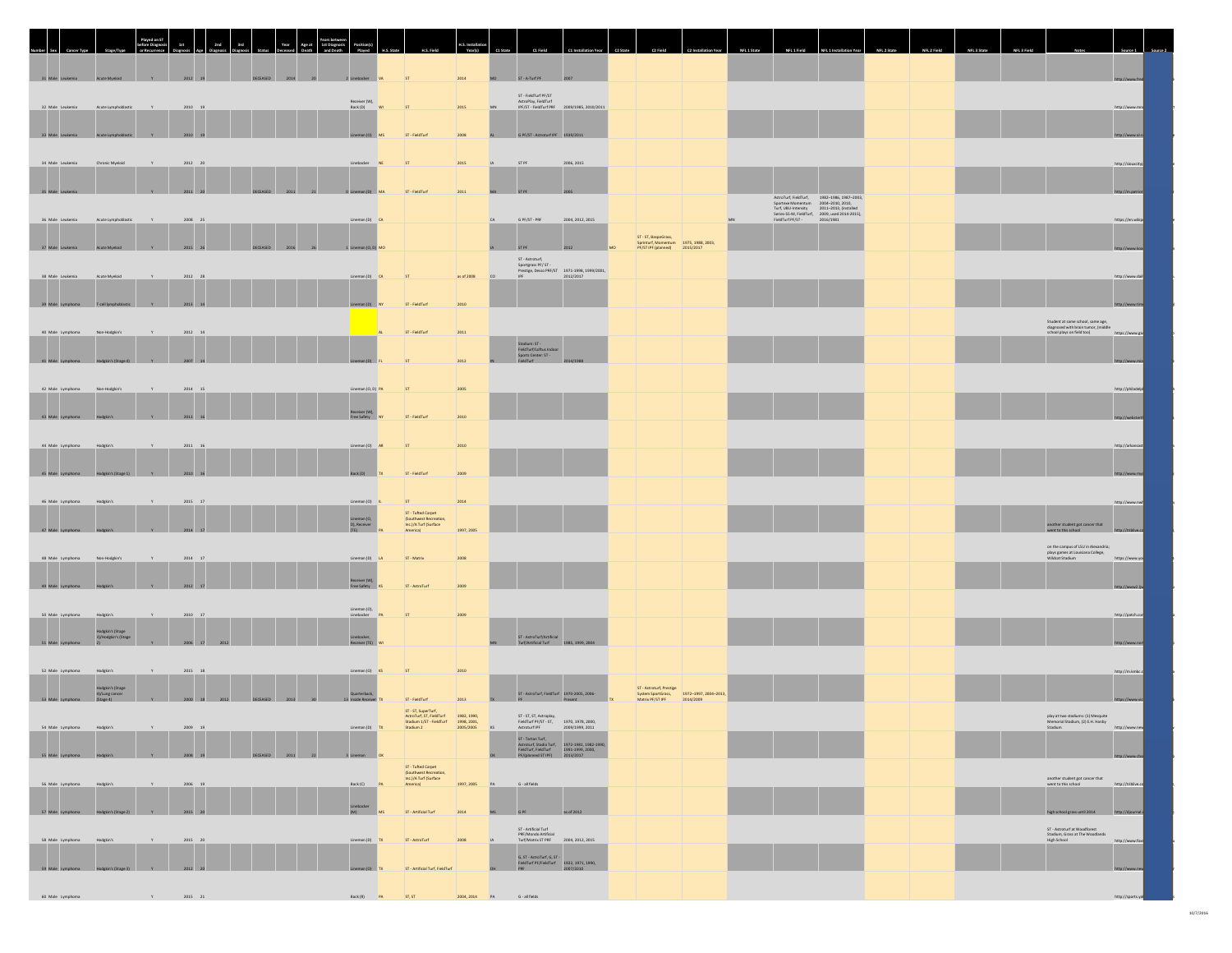|                                |                                            | 2nd                                                         | 3rd<br>Year                                               | Age at<br>1st Diagnosi |                               |                |            |                                                                                                                                                                |  |                                                                                                                                                                                                                                                                                                                                                                               |                                                                                                                                  |                                                                                                                              |                                                                                                                          |                   |
|--------------------------------|--------------------------------------------|-------------------------------------------------------------|-----------------------------------------------------------|------------------------|-------------------------------|----------------|------------|----------------------------------------------------------------------------------------------------------------------------------------------------------------|--|-------------------------------------------------------------------------------------------------------------------------------------------------------------------------------------------------------------------------------------------------------------------------------------------------------------------------------------------------------------------------------|----------------------------------------------------------------------------------------------------------------------------------|------------------------------------------------------------------------------------------------------------------------------|--------------------------------------------------------------------------------------------------------------------------|-------------------|
| 61 Male Lymphoma               | Non-Hodgkin's (Stage<br>41<br>$\mathbf{v}$ | 2015 21                                                     |                                                           |                        | Receiver (TE) MO              | ST             | 2012       | G/ST - FieldTurf PRF, ST -<br>Artificial Turf PRF 2003, 2012<br>PA.                                                                                            |  |                                                                                                                                                                                                                                                                                                                                                                               |                                                                                                                                  |                                                                                                                              | high school installed a used, donated<br>field age 2004                                                                  |                   |
|                                |                                            |                                                             |                                                           |                        |                               |                |            |                                                                                                                                                                |  |                                                                                                                                                                                                                                                                                                                                                                               |                                                                                                                                  |                                                                                                                              |                                                                                                                          |                   |
| 62 Male Lymphoma Non-Hodgkin's |                                            | $\mathbf{v}$<br>2012 22                                     |                                                           |                        | Linebacker MD                 | ST             | 2008       | ST - FieldTurf/FieldTurf 2004, 2015                                                                                                                            |  |                                                                                                                                                                                                                                                                                                                                                                               |                                                                                                                                  |                                                                                                                              |                                                                                                                          | http://www.d3f    |
| 63 Male Lymph                  |                                            | $2014 - 2$                                                  |                                                           |                        |                               | ST - FieldTurf | 2006       |                                                                                                                                                                |  | ST - FieldTurf PF/ST -<br>FieldTurf IPF<br>201                                                                                                                                                                                                                                                                                                                                |                                                                                                                                  |                                                                                                                              | G PF at Texas                                                                                                            |                   |
|                                |                                            |                                                             |                                                           |                        |                               |                |            |                                                                                                                                                                |  | FieldTurf, FieldTurf PRF,                                                                                                                                                                                                                                                                                                                                                     |                                                                                                                                  |                                                                                                                              |                                                                                                                          |                   |
| 64 Male Lymphoma               | Non-Hodgkin's                              | $2011$ 23                                                   |                                                           |                        | Lineman (O) TX                | ST - FieldTurf | 2015       |                                                                                                                                                                |  | FieldTurf PRF<br>2006, 2002, 2012                                                                                                                                                                                                                                                                                                                                             |                                                                                                                                  |                                                                                                                              | G at high school until 2014                                                                                              | https://en.m.wil  |
| 65 Male Lymphoma               |                                            | Y<br>2009 23                                                |                                                           |                        | Lineman (D)                   |                |            | ST - Astroturf, Astroturf,<br>AstroPlay, FieldTurf,<br>FieldTurf PF/ST -<br>FieldTurf PF<br>1985, 1989, 2001, 2008<br>2012/2012                                |  |                                                                                                                                                                                                                                                                                                                                                                               |                                                                                                                                  |                                                                                                                              |                                                                                                                          | http://article    |
|                                |                                            |                                                             |                                                           |                        |                               |                |            | $G/ST$ - Artificial Turf,                                                                                                                                      |  | ST - AstroTurf, G -<br>Latitude 36 Bermuda<br>Grass PF/ST - FieldTurf, 1972-1993, 1994-<br>Sprinturf IPF Present/2001, 2008                                                                                                                                                                                                                                                   |                                                                                                                                  |                                                                                                                              |                                                                                                                          |                   |
| 66 Male Lymphoma               | Hodgkin's                                  | 2014 25                                                     |                                                           |                        | Safety<br>GA                  | ST-Sprinturf   | 2008       | Present/2001, 2010<br>AstroTurf PRF                                                                                                                            |  |                                                                                                                                                                                                                                                                                                                                                                               |                                                                                                                                  |                                                                                                                              |                                                                                                                          | http://espn.go.c  |
| 67 Male Lymphoma               |                                            | 2012 25<br><b>Y</b>                                         | DECEASED<br>2013                                          |                        | 1 Back (F)                    |                |            | ST - FieldTurf PF/ST -<br>FieldTurf IPF 2014/1988                                                                                                              |  |                                                                                                                                                                                                                                                                                                                                                                               |                                                                                                                                  |                                                                                                                              |                                                                                                                          | http://article    |
|                                |                                            |                                                             |                                                           |                        |                               |                |            | $\begin{tabular}{ll} \textbf{ST-Astructurf, FieldTurf} & \textbf{1969-2000, 2001-} \\ \textbf{PF/ST PFF} & \textbf{Pf:} & \textbf{Present/2013} \end{tabular}$ |  |                                                                                                                                                                                                                                                                                                                                                                               |                                                                                                                                  | FieldTurf, FieldTurf, UBU<br>Sports' Speed Series SS-<br>M PF/ST - Albany<br>Training Camp (outdoor<br>and indoor), ST - IPF |                                                                                                                          |                   |
| 68 Male Lymphoma               | Non-Hodgkin's                              | Y.<br>1998 27                                               |                                                           |                        | Back (R) OK                   |                |            |                                                                                                                                                                |  |                                                                                                                                                                                                                                                                                                                                                                               | Grass PF/ST IPF                                                                                                                  |                                                                                                                              |                                                                                                                          | http://www.mt     |
| 69 Male Lymphoma               | Non-Hodgkin's (Stage<br>$-41$<br>Y         | 2015 28                                                     |                                                           |                        | Receiver (TE)                 | ST/ST          | 2002, 2013 | ST - FieldTurf, FieldTurf 2003, 2013                                                                                                                           |  |                                                                                                                                                                                                                                                                                                                                                                               |                                                                                                                                  |                                                                                                                              |                                                                                                                          | http://www        |
|                                | Hodekin's                                  | 2014 28                                                     |                                                           |                        |                               |                |            | ST - TartanTurf, 1969-1977, 1978-2001,<br>Astroturf, G PF/ST - ST, 2002-Present/2006,<br>FieldTurf PRF 2013                                                    |  |                                                                                                                                                                                                                                                                                                                                                                               |                                                                                                                                  |                                                                                                                              |                                                                                                                          |                   |
| 70 Male Lymphoma               |                                            |                                                             |                                                           |                        | Lineman (D) MI                |                |            |                                                                                                                                                                |  | ST - Monsanto "Mardi<br>Grass" turf, FieldTurf,<br>Sportexe Momentum<br>Turf, UBU-Intensity<br>Terris - Sportexe 2009, 2010-<br>Series-SS-M ST PF<br>Present<br>Present                                                                                                                                                                                                       |                                                                                                                                  |                                                                                                                              | Linebacker Coach Sam Mills (former<br>linebacker for Saints, Panthers)                                                   | http://www.mca    |
| 71 Male Lymphoma               | Y<br>Hodekin's                             | 2003 31 200                                                 |                                                           |                        | Linebacker                    |                | 2010       |                                                                                                                                                                |  |                                                                                                                                                                                                                                                                                                                                                                               | ST - Astroturf, FieldTurf,<br>Astroturf PF/ST -<br>FieldTurf IPF<br>(hybrid of synthetic and                                     | Grass PF, PRF                                                                                                                | diagnosed with intestinal cancer 2<br>weeks after Mark Fields.                                                           |                   |
| 72 Male Lymphoma               | Non-Hodgkin'                               | 2007 32<br>$\mathbf{v}$                                     |                                                           |                        | Lineman (O) NY                | ST             | as of 2010 | ST. ST<br>2000, 2011                                                                                                                                           |  | G - Hampden Park,<br>Murrayfield Stadium                                                                                                                                                                                                                                                                                                                                      | grass) PF/ST - AstroTurt,<br>Desso Grassmaster,<br>FieldTurf PRF/ST -<br>AstroTurf, FieldTurf IPF MA                             | ST - FieldTurf, FieldTurf<br>PRF, FieldTurf PRF                                                                              |                                                                                                                          | https://en.m.wil  |
|                                |                                            |                                                             |                                                           |                        |                               |                |            |                                                                                                                                                                |  |                                                                                                                                                                                                                                                                                                                                                                               |                                                                                                                                  |                                                                                                                              |                                                                                                                          |                   |
| 73 Male Lympt                  | $ -$                                       | $2014$ 33                                                   |                                                           |                        |                               |                |            | ST. FieldTurf                                                                                                                                                  |  | ST-Alistate A                                                                                                                                                                                                                                                                                                                                                                 |                                                                                                                                  |                                                                                                                              |                                                                                                                          | http://battl      |
| 74 Male Lymphoma               |                                            | $\mathbf{v}$<br>$2016\phantom{.0}\phantom{.0}\phantom{0}37$ |                                                           |                        | Back (R)                      |                |            | ST - FieldTurf PF/PRF 1999, 2006, 2013/2006                                                                                                                    |  |                                                                                                                                                                                                                                                                                                                                                                               | (hybrid of synthetic and<br>grass) PF/ST - AstroTurf,<br>Desso Grassmatter,<br>FieldTurf PRF/ST -<br>AstroTurf, FieldTurf IPF MA | Grass playing field/Grass<br>training facility/ST -<br>FieldTurf IPF                                                         |                                                                                                                          | http://iournalst  |
|                                |                                            |                                                             |                                                           |                        |                               |                |            |                                                                                                                                                                |  | $\begin{tabular}{l} $G$ - Bandera Bernuda \\ \hline Grac(f) - F. {\it field} Thereif $P$ = 967/2005 \\ \hline \end{tabular} \begin{tabular}{l} \hline \textbf{Unagra}, $DccG$ & 1967/2005 \\ \hline \textbf{Unlagra}, $Dccc$ & 1970-1882, 1983-2000, \\ \hline \textbf{Unagra}, $Dccc$ & 1970-1882, 1983-2008, \\ \hline \textbf{Gr} & 1970-1882, 1983, 1983, 1983, 1983, 19$ | G - Kentucky Bluegrass,                                                                                                          |                                                                                                                              |                                                                                                                          |                   |
| 75 Male Lymphoma               | Non-Hodgkin's (Stage<br>Y                  | 2003 38                                                     |                                                           |                        |                               |                |            |                                                                                                                                                                |  | synthetic, grass),                                                                                                                                                                                                                                                                                                                                                            | ST - AstroTurf, G -<br>Kentucky Bluegrass PF                                                                                     |                                                                                                                              |                                                                                                                          | https://en.n      |
| 76 Male Lymphoma               | Mantle Cell                                | 2011 39                                                     | $\begin{array}{ll} \texttt{DECEASED} \end{array}$<br>2013 | $-41$                  | 2 Back (D)                    | ST             | 2008       | ST - Artificial Turf<br>2014                                                                                                                                   |  | Memphis Pyramid                                                                                                                                                                                                                                                                                                                                                               |                                                                                                                                  |                                                                                                                              |                                                                                                                          | http://riverparis |
|                                |                                            |                                                             |                                                           |                        |                               |                |            |                                                                                                                                                                |  |                                                                                                                                                                                                                                                                                                                                                                               |                                                                                                                                  |                                                                                                                              |                                                                                                                          |                   |
| 77 Male Sarcoma                | <b>Usteosarcoma, Lung</b>                  | $\mathbf{Y}$<br>2013 14 2015                                |                                                           |                        | Quarterback N                 |                | 2002       |                                                                                                                                                                |  |                                                                                                                                                                                                                                                                                                                                                                               |                                                                                                                                  |                                                                                                                              |                                                                                                                          | http://www        |
| 78 Male Sarcoma                | Soft tissue                                | 2010 14                                                     | DECEASED                                                  | 2012 15                | 2 Back (F, C) IL              | ST             | 2014       |                                                                                                                                                                |  |                                                                                                                                                                                                                                                                                                                                                                               |                                                                                                                                  |                                                                                                                              | also pee wee age 6, Belleville Knights,<br>Fighting Illini FB camp 2010<br>(Memorial Stadium FieldTurf 2008-<br>Present) | http://www.offi   |
|                                |                                            |                                                             |                                                           |                        |                               |                |            |                                                                                                                                                                |  |                                                                                                                                                                                                                                                                                                                                                                               |                                                                                                                                  |                                                                                                                              |                                                                                                                          |                   |
| 79 Male Sarcoma                | Y                                          | 2015 16                                                     |                                                           |                        |                               | ST - FieldTurf | 2007       |                                                                                                                                                                |  |                                                                                                                                                                                                                                                                                                                                                                               |                                                                                                                                  |                                                                                                                              |                                                                                                                          | http://www.       |
| 80 Male Sarcoma                | Ewing's                                    | 2011 16                                                     |                                                           |                        | Quarterback PA                | ST             | 2009       |                                                                                                                                                                |  |                                                                                                                                                                                                                                                                                                                                                                               |                                                                                                                                  |                                                                                                                              |                                                                                                                          | http://cumberl    |
|                                |                                            |                                                             |                                                           |                        |                               |                |            |                                                                                                                                                                |  |                                                                                                                                                                                                                                                                                                                                                                               |                                                                                                                                  |                                                                                                                              |                                                                                                                          |                   |
| 81 Male Sarcoma                |                                            | 2008 16<br><b>V</b>                                         | DECEASED 2015 23                                          |                        | 7 Back (R. D) CA              | ST - FieldTurf | 2004       |                                                                                                                                                                |  |                                                                                                                                                                                                                                                                                                                                                                               |                                                                                                                                  |                                                                                                                              |                                                                                                                          | http://www.       |
| 82 Male Sarcoma                | Rhabdomyosarcoma<br>Y                      | 2015 17                                                     |                                                           |                        | Back (R)<br>CA                | ST             | 2005, 2016 |                                                                                                                                                                |  |                                                                                                                                                                                                                                                                                                                                                                               |                                                                                                                                  |                                                                                                                              |                                                                                                                          | http://www.san    |
|                                |                                            |                                                             |                                                           |                        |                               |                |            |                                                                                                                                                                |  |                                                                                                                                                                                                                                                                                                                                                                               |                                                                                                                                  |                                                                                                                              |                                                                                                                          |                   |
| 83 Male Sarcoma                | Ewing's                                    | Y 2014 17                                                   |                                                           |                        | Lineman (O)                   |                | 2008       |                                                                                                                                                                |  |                                                                                                                                                                                                                                                                                                                                                                               |                                                                                                                                  |                                                                                                                              |                                                                                                                          | http://www.ksl.   |
| 84 Male Sarcoma                |                                            | 2012 17                                                     |                                                           |                        | Back (D) TX                   | ST             |            |                                                                                                                                                                |  |                                                                                                                                                                                                                                                                                                                                                                               |                                                                                                                                  |                                                                                                                              |                                                                                                                          | https://www.      |
|                                |                                            |                                                             |                                                           |                        |                               |                |            |                                                                                                                                                                |  |                                                                                                                                                                                                                                                                                                                                                                               |                                                                                                                                  |                                                                                                                              |                                                                                                                          |                   |
| 85 Male Saro                   |                                            |                                                             | 2013                                                      |                        |                               |                | as of 2010 |                                                                                                                                                                |  |                                                                                                                                                                                                                                                                                                                                                                               |                                                                                                                                  |                                                                                                                              |                                                                                                                          |                   |
| 86 Male Sarcoma                |                                            | $2015\quad 18$                                              |                                                           |                        | $Back(R)$ UT                  | ST             | 2013       |                                                                                                                                                                |  |                                                                                                                                                                                                                                                                                                                                                                               |                                                                                                                                  |                                                                                                                              |                                                                                                                          | http://www.des    |
|                                |                                            | 2013 19                                                     |                                                           |                        | Back (F) 81                   | ST - Sprinturf | 2010       | G PF/ST - Evergreen ST<br>PRF as of 2016/2007                                                                                                                  |  |                                                                                                                                                                                                                                                                                                                                                                               |                                                                                                                                  |                                                                                                                              |                                                                                                                          |                   |
| 87 Male Sarcoma                |                                            |                                                             |                                                           |                        |                               |                |            |                                                                                                                                                                |  |                                                                                                                                                                                                                                                                                                                                                                               |                                                                                                                                  |                                                                                                                              |                                                                                                                          |                   |
| 88 Male Sarcoma                |                                            |                                                             | 2008<br>DECEASED                                          |                        | 1 Linebacker GA               | ST - Sprinturf | 2008       | ST - Sprinturf, used from<br>Mercedes Superdome PF 2003, 2012                                                                                                  |  |                                                                                                                                                                                                                                                                                                                                                                               |                                                                                                                                  |                                                                                                                              |                                                                                                                          | https://www.stl   |
| 89 Male Sarcoma                |                                            | 2010 20                                                     | DECEASED 2015 25                                          |                        | Back (R), Free<br>5 Safety MD |                |            | ST - FieldTurf PF 2010                                                                                                                                         |  |                                                                                                                                                                                                                                                                                                                                                                               |                                                                                                                                  |                                                                                                                              |                                                                                                                          |                   |
|                                |                                            |                                                             |                                                           |                        |                               |                |            |                                                                                                                                                                |  |                                                                                                                                                                                                                                                                                                                                                                               |                                                                                                                                  |                                                                                                                              |                                                                                                                          |                   |
| 90 Male Sarcoma                |                                            | 2008 21                                                     | DECEASED<br>2009                                          |                        | 1 Lineman                     | ST - FieldTurf | as of 2010 | ST - AstroPlay, FieldTurf<br>PF 1999, 2009                                                                                                                     |  |                                                                                                                                                                                                                                                                                                                                                                               |                                                                                                                                  |                                                                                                                              |                                                                                                                          | http://theids     |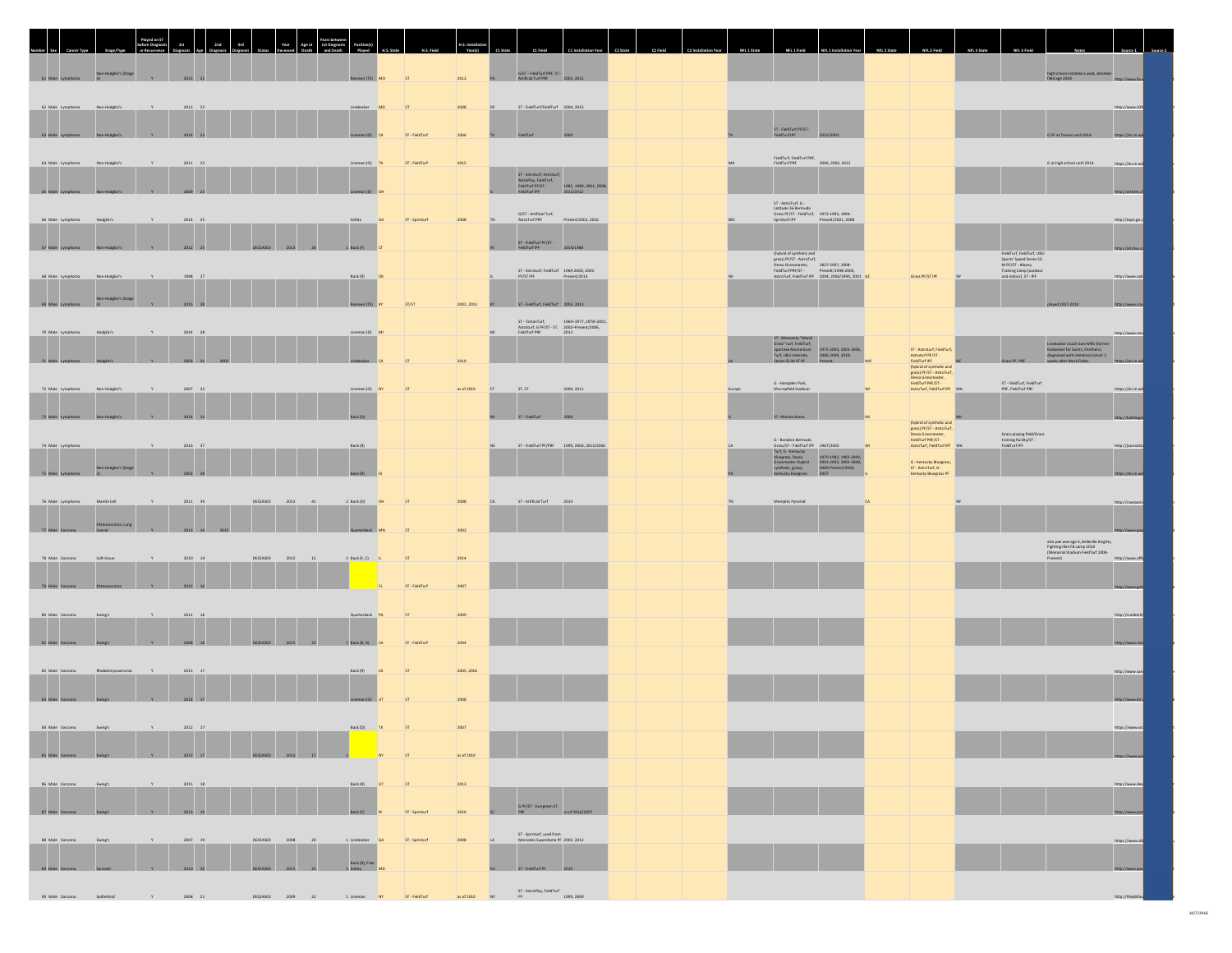| 91 Male Sarcoma       | Alveolar soft part<br>(ASPS) |                    | $2014 - 22$     |                  |                         |                                       |                                                           |                     | ST PF. PRE     | forior to 2008) 2008                                                                                                                                                                                       |                                 |                                                      |    |                                                                                                            |                                                                                                                                                                                               |           |                                                                                                                   |                                                                              | FIU practices and plays on the<br>stadium field only                                                                                                                                                                                       |                  |
|-----------------------|------------------------------|--------------------|-----------------|------------------|-------------------------|---------------------------------------|-----------------------------------------------------------|---------------------|----------------|------------------------------------------------------------------------------------------------------------------------------------------------------------------------------------------------------------|---------------------------------|------------------------------------------------------|----|------------------------------------------------------------------------------------------------------------|-----------------------------------------------------------------------------------------------------------------------------------------------------------------------------------------------|-----------|-------------------------------------------------------------------------------------------------------------------|------------------------------------------------------------------------------|--------------------------------------------------------------------------------------------------------------------------------------------------------------------------------------------------------------------------------------------|------------------|
| 92 Male Sarcoma       | Ewing's                      |                    | 2009 22         |                  |                         | Linebacker PA                         |                                                           |                     |                | ST - Astroturf, FieldTurf, 1970-2003, 2004-2012,<br>AstroTurf PF and PRF 2012-Present                                                                                                                      |                                 |                                                      |    | FieldTurf, FieldTurf, UBU<br>Training Camp (outdoor 2013-present/1996-<br>and indoor), ST - IPF 2012, 2009 | Sports' Speed Series S5-1976-1999, 2000-2002,<br>M PF/ST - Albany 2003-2009, 2010-2012,                                                                                                       |           |                                                                                                                   |                                                                              |                                                                                                                                                                                                                                            | http://mypost.cr |
| 93 Male 5             |                              |                    |                 |                  |                         | $2$ Back (R)                          |                                                           |                     |                |                                                                                                                                                                                                            |                                 |                                                      |    |                                                                                                            |                                                                                                                                                                                               |           |                                                                                                                   |                                                                              |                                                                                                                                                                                                                                            | http://www.      |
| 94 Male Sarcoma       | Ewing'                       |                    | $2007 - 26$     |                  |                         | Quarterback                           |                                                           |                     | PE/ST IPE      | ST - Astroturf, FieldTurf 1997-2004,<br>2005-Present/1990                                                                                                                                                  |                                 |                                                      |    |                                                                                                            |                                                                                                                                                                                               |           |                                                                                                                   |                                                                              |                                                                                                                                                                                                                                            | http://penguins  |
| 95 Male Testi         |                              |                    | 2007 13         |                  |                         | Linebacker<br>(O), Special<br>9 Teams | ST - FieldTurf                                            | 2007                |                |                                                                                                                                                                                                            |                                 |                                                      |    |                                                                                                            |                                                                                                                                                                                               |           |                                                                                                                   |                                                                              |                                                                                                                                                                                                                                            |                  |
| 96 Male Testicular    |                              |                    | $2015 - 16$     |                  |                         | Lineman (O, D) OK                     | ST - PF/Matrix IPF                                        | 2013/2013           |                |                                                                                                                                                                                                            |                                 |                                                      |    |                                                                                                            |                                                                                                                                                                                               |           |                                                                                                                   |                                                                              | Student at same school, same age,<br>same year, diagnosed with leukemia. http://www.kirh                                                                                                                                                   |                  |
| 97 Male 1             |                              |                    |                 |                  |                         |                                       | ST - FieldTurf                                            | 2013                |                |                                                                                                                                                                                                            |                                 |                                                      |    |                                                                                                            |                                                                                                                                                                                               |           |                                                                                                                   |                                                                              |                                                                                                                                                                                                                                            |                  |
| 98 Male Testicular    | Stage 4                      |                    | $2012\quad 16$  | DECEASED         | 2014                    | 2 Lineman                             | ST - AstroTurf                                            | 2005                |                |                                                                                                                                                                                                            |                                 |                                                      |    |                                                                                                            |                                                                                                                                                                                               |           |                                                                                                                   |                                                                              |                                                                                                                                                                                                                                            | http://usatoda   |
| 99 Male Testic        |                              |                    | $1009$ 16       |                  |                         | Linebacker                            |                                                           | 2005                |                |                                                                                                                                                                                                            |                                 |                                                      |    |                                                                                                            |                                                                                                                                                                                               |           |                                                                                                                   |                                                                              |                                                                                                                                                                                                                                            | http://www.      |
| 100 Male Testicular   |                              |                    | 2005 16         |                  |                         | Back (R)                              | ST                                                        | 1969, 2001,<br>2007 |                |                                                                                                                                                                                                            |                                 |                                                      |    |                                                                                                            |                                                                                                                                                                                               |           |                                                                                                                   |                                                                              | on the campus of Illinois State<br>University: plays at Hancock Stadium http://www.pan                                                                                                                                                     |                  |
| 101 Male Testicular   | Stage 2, also lymph          |                    | 2013 17         |                  |                         | Lineman (O)                           |                                                           | 2013                |                | $\begin{tabular}{ll} \text{ST - Astroturt, All-Pro} & \text{1969--1983, 1984--1998,}\\ \text{turf, Astroturt, FieldTurl} & \text{1999--2004,}\\ \text{PF/ST PF} & \text{2005--Present/2001} \end{tabular}$ |                                 |                                                      |    |                                                                                                            |                                                                                                                                                                                               |           |                                                                                                                   |                                                                              | $\begin{array}{c} \textbf{Teratom and significantly grown} \\ \textbf{since his last visit; had necessary} \end{array}$<br>invasive surgery to remove http://w                                                                             |                  |
| 102 Male Testicular   | Seminoma                     |                    | 2013 19         |                  |                         | Back (R)<br>MA                        |                                                           |                     |                | ST. ATurf PE/ST PRE 2007/2007                                                                                                                                                                              |                                 |                                                      |    |                                                                                                            |                                                                                                                                                                                               |           |                                                                                                                   |                                                                              |                                                                                                                                                                                                                                            | http://www.sor   |
| 103 Male Teg          |                              |                    |                 |                  |                         |                                       |                                                           |                     |                | ST - Monsanto turf,<br>FieldTurf, Sportexe 1975-2003, 2003-2006,<br>Momentum, UBU, UBU 2006-2009, 2010-2014,<br>PE/ST - AstroPlay, ST PRF 2014/2001, 2014                                                  |                                 |                                                      |    |                                                                                                            |                                                                                                                                                                                               |           |                                                                                                                   |                                                                              | Student at same school diagnosed<br>with testicular cancer. http://ww                                                                                                                                                                      |                  |
| 104 Male Testicula    |                              |                    | 2012 19         |                  |                         | Tight End LA                          |                                                           |                     |                | ST - ProPlay, FieldTurf PF 2007, 2014                                                                                                                                                                      |                                 |                                                      |    |                                                                                                            |                                                                                                                                                                                               |           |                                                                                                                   |                                                                              | Student at same school diagnosed<br>with testicular cancer.                                                                                                                                                                                | http://www.ulm   |
| 105 Male Ter          |                              |                    | $2002 - 20$     |                  |                         |                                       |                                                           |                     |                | G, ST - AstroTurf, G, ST - 1922, 1971, 1990, 2007<br>Turf/FieldTurf PRF 2010                                                                                                                               |                                 |                                                      |    |                                                                                                            |                                                                                                                                                                                               |           |                                                                                                                   |                                                                              |                                                                                                                                                                                                                                            | http://healt     |
| 106 Male Testicula    |                              |                    | $2007 - 20$     |                  |                         | Punter                                | ST                                                        | 2003                |                | ST - Astroturf, FieldTurf<br>1967, 2010                                                                                                                                                                    |                                 |                                                      |    |                                                                                                            |                                                                                                                                                                                               |           |                                                                                                                   |                                                                              |                                                                                                                                                                                                                                            | https://support. |
| 107 Male Testi        |                              |                    | 2016            |                  |                         |                                       |                                                           |                     |                |                                                                                                                                                                                                            |                                 |                                                      |    |                                                                                                            |                                                                                                                                                                                               |           |                                                                                                                   |                                                                              |                                                                                                                                                                                                                                            | http://www.      |
| 108 Male Testicula    |                              |                    | $2014 - 21$     |                  |                         | Back (F)                              | ST, ST - Sportexe                                         | 2000, 2010          | Fieldturf PF   | ST - Astroturf, FieldTurf,<br>2002, 2008, 2012                                                                                                                                                             |                                 |                                                      |    |                                                                                                            |                                                                                                                                                                                               |           |                                                                                                                   |                                                                              | Memorial Stadium installed 2004,                                                                                                                                                                                                           | http://www.gvh   |
| 109 Male              |                              |                    |                 |                  |                         | Back (R)                              |                                                           |                     |                | ST PF/ST PF - Matrix 2004/2014                                                                                                                                                                             |                                 |                                                      |    |                                                                                                            |                                                                                                                                                                                               |           |                                                                                                                   |                                                                              | used by Garden City Community<br>College, Broncbuster Stadium used as<br>of $2014$                                                                                                                                                         |                  |
| 110 Male Testicular   |                              |                    | $2012\qquad 22$ |                  |                         | Lineman (O) MO                        | ST                                                        | 2007                | $G$ PF<br>MO   | as of 2016                                                                                                                                                                                                 |                                 |                                                      |    | G, Desso Grassmaster                                                                                       |                                                                                                                                                                                               |           |                                                                                                                   |                                                                              |                                                                                                                                                                                                                                            | http://www.kon   |
| 111 Male Testicular   |                              |                    | 1999 23         |                  |                         | Punter                                |                                                           |                     |                | ST - Astroturf, Omniturf, 1969-1983, 1984-2000,<br>NeXturf, FieldTurf PF/ST 2001, 2002-<br>IPF Present/1997                                                                                                |                                 |                                                      |    |                                                                                                            |                                                                                                                                                                                               | G PF, PRF |                                                                                                                   |                                                                              | Another football player diagnosed<br>Grass playing field/Grass with texticular cancer within one year<br>training facility/ST - of this football player. Both player<br>FieldTurf IPF - for Green Bay Packers, both punters.               |                  |
| 112 Male Testicular   |                              |                    | $2014 - 24$     | DECEASED         | $\quad$ 2016 $\quad$ 26 | 2 Lineman<br>P                        |                                                           |                     | STPF           | 2008                                                                                                                                                                                                       |                                 |                                                      |    |                                                                                                            |                                                                                                                                                                                               |           |                                                                                                                   |                                                                              |                                                                                                                                                                                                                                            | http://www.red   |
| 113 Male Testicular   |                              | V                  | 2014 24         | DECEASED 2015 25 |                         | 1 Linebacker                          |                                                           |                     |                |                                                                                                                                                                                                            |                                 |                                                      |    |                                                                                                            |                                                                                                                                                                                               |           |                                                                                                                   |                                                                              |                                                                                                                                                                                                                                            | https://www.ta   |
| $114$ Male Testicular |                              | $-9$               | 2014 24         |                  |                         | Linebacker MT                         |                                                           |                     | <b>MT</b>      | ST - Sprinturf PF 2008                                                                                                                                                                                     |                                 |                                                      |    |                                                                                                            |                                                                                                                                                                                               |           |                                                                                                                   |                                                                              |                                                                                                                                                                                                                                            | https://www.yo   |
| 115 Male Testicul     |                              |                    |                 |                  |                         |                                       |                                                           |                     | ST - FieldTurf |                                                                                                                                                                                                            |                                 |                                                      |    |                                                                                                            |                                                                                                                                                                                               |           |                                                                                                                   |                                                                              |                                                                                                                                                                                                                                            | http://www.wi    |
| 116 Male Testicular   |                              |                    | $2014\quad 26$  |                  |                         | Lineman (O) $\qquad 1N$               | ST - FieldTurf                                            | 2003                |                | $\begin{array}{lcl} \mathsf{ST}\cdot\mathsf{FieldTurl}/\mathsf{ST}\cdot\\ \mathsf{Sportexe} \end{array}$<br>2008/1996, 2007                                                                                |                                 |                                                      |    | $G - PF/ST - IPF$                                                                                          | 1993<br>NC                                                                                                                                                                                    | G PF, PRF |                                                                                                                   |                                                                              | $\begin{tabular}{l} \bf ST\cdot FieldTurf\ PF/ST\cdot\\ \bf FieldTurf\ IPF\end{tabular} \begin{tabular}{p{0.8cm}p{0.8cm}} \bf ST\cdot AIGS \& Dffs as on and/or practice squad \end{tabular}$                                              | http://www.sco   |
| 117 Male Testicular   |                              |                    | 2014 27         |                  |                         | Lineman (0) CO                        |                                                           |                     |                | $\begin{tabular}{l} \textbf{ST - Astronomy,} \\ \textbf{Sportgrass PF/ST -} \\ \textbf{Perstigs, Desso PRF/ST} \\ \textbf{IPF} \\ \end{tabular}$                                                           |                                 |                                                      |    | FieldTurf, FieldTurf PRF,<br>FieldTurf PRF 2006, 2002, 2012                                                |                                                                                                                                                                                               |           | ST - AstroTurf, G -                                                                                               |                                                                              |                                                                                                                                                                                                                                            | http://www.nf    |
| 118 Male Testicular   |                              |                    | 2015 28         |                  |                         | Safety                                | ST - Sprinturf, Shaw<br>Sportexe PowerBlade HP 2002, 2011 |                     |                | Stadium: ST -<br>FieldTurf/Loftus Indoor<br>Sports Center: ST -<br>FieldTurf<br>2014/1988                                                                                                                  |                                 |                                                      |    | G - Kentucky Bluegrass<br>PF/ST - FieldTurf IPF 2001/2003                                                  | MO                                                                                                                                                                                            |           | Latitude 36 Bermuda<br>Grass PF/ST - FieldTurf,<br>Sprinturf IPF<br>Desso Grassmaster<br>(hybrid of synthetic and | Tifway II Bermuda Grass<br>Playing Field/ST Indoor<br>Training Facility      |                                                                                                                                                                                                                                            | http://www.lati  |
| 119 Male Testicular   |                              | <b>Y</b>           | 2007 29         |                  |                         | Receiver (W)                          | <b>ST</b>                                                 | 2008                |                | UT ST-A-Turf PF 2004                                                                                                                                                                                       | G, ST - Sprinturf,<br>AstroTurf | 1968-2003, 2004-2011,<br>2012-Present                |    |                                                                                                            | $\begin{array}{l l} \text{ST - Astructurt, FieldTurf,} \\ \text{Astructurt PF/ST-} & \text{1995--2004, 2005--2010,} \\ \text{FieldTurf IPF} & \text{2010--2015/1996} & \text{PA} \end{array}$ |           | grass) PF/ST - Sprinturf<br>IPF/Grass TC, ST -<br>Sprinturf TC<br>ST - AstroTurf, G -                             | Grass playing field/ST<br>Indoor Training Facility<br>Grassmaster (hybrid of |                                                                                                                                                                                                                                            | http://www.d     |
| 120 Male Testicular   |                              | <b>IN STRAIGHT</b> | 1998 32         |                  |                         | Punter CA                             |                                                           |                     | G PF<br>CA     |                                                                                                                                                                                                            |                                 | $G, ST - Spiriturt,$<br>AstroTurf 2012-Present 2011. | NY |                                                                                                            | ST - Astroturf, G, $1976-1999, 2000-2002,$<br>FieldTurf $2003-2009$<br>MO                                                                                                                     |           | Latitude 36 Bermuda<br>Grass PF/ST - FieldTurf,<br>Sprinturf IPF                                                  |                                                                              | urassmasser (rrytnu us<br>Pf/ST - AstroTurf, Dasso testicular cancer within one year of<br>Pf/ST - AstroTurf, Dasso testicular cancer within one year of<br>Grassmaster, FieldTurf - this football player. Both playerd for<br>PRF/ST - As |                  |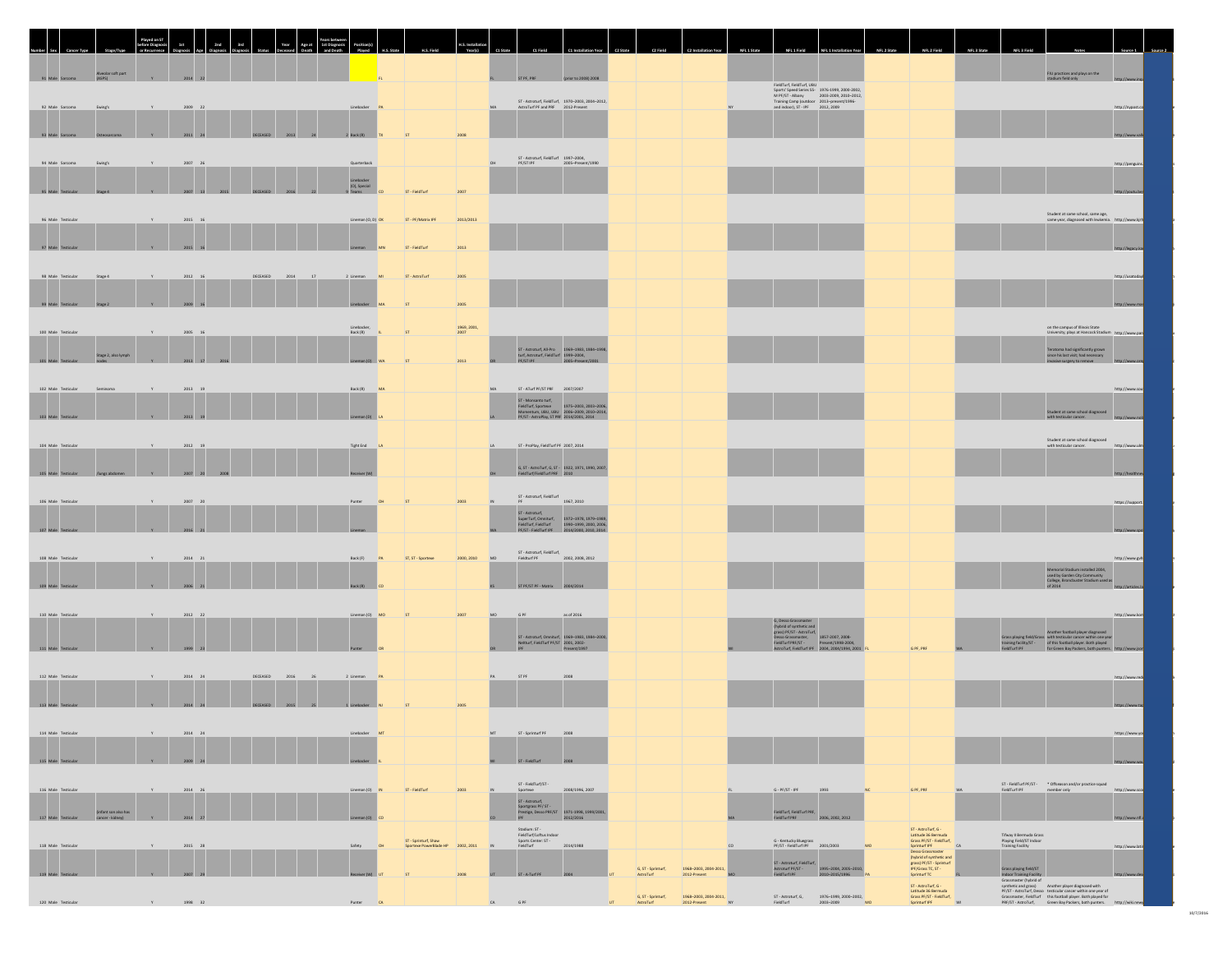| umber Se                                                           |                 |                                                 |                                      |                                                |                      |              |                |                                               |                                                                                              |                |                                                                                                              |                                         |                                                                                                               |                                        |  |
|--------------------------------------------------------------------|-----------------|-------------------------------------------------|--------------------------------------|------------------------------------------------|----------------------|--------------|----------------|-----------------------------------------------|----------------------------------------------------------------------------------------------|----------------|--------------------------------------------------------------------------------------------------------------|-----------------------------------------|---------------------------------------------------------------------------------------------------------------|----------------------------------------|--|
| 121 Male Testicular                                                |                 |                                                 |                                      |                                                |                      |              |                | ST - FieldTurf PF/ST IPF 2005/2013 or earlier | 1968-2002,<br>ST - AstroTurf, FieldTurf 2003-Present/1988,<br>PF/ST - ST, FieldTurf IPF 2013 | G, ST PF/G PRF | 2016-2018, 2019/2016 WA                                                                                      | Grass PF/Grass TC/ST -<br>FieldTurf IPF |                                                                                                               |                                        |  |
| 122 Male Thyroid<br>123 Male Thyroid                               | Y.<br>Y 2015 18 | $2013\quad 14$                                  |                                      | Linebacker AZ<br>Receiver (W)                  |                      | 2010<br>2003 |                |                                               |                                                                                              |                |                                                                                                              |                                         |                                                                                                               | http://www.kvo<br>http://citizensvo    |  |
| Ewing's (Stage 4),<br>Lung cancer<br>124 Male Sarcoma              |                 | $2016$ 19                                       |                                      | Lineman (O, D) CA                              |                      |              |                |                                               |                                                                                              |                |                                                                                                              |                                         |                                                                                                               | http://www.nbc                         |  |
| 125 Male Brain Tumor<br>126 Male Brain Tumor                       |                 | 2014 16<br>$2012$ 16                            | DECEASED<br>2013                     | Lineman (D) V<br>Quarterback,<br>1 Kicker      |                      |              |                |                                               |                                                                                              |                |                                                                                                              |                                         |                                                                                                               | http://coupeville<br>http://articles.o |  |
| 127 Male Brain Tumor                                               |                 | 2012 16                                         | DECEASED 2014 18                     | 2 Lineman (D) WA                               |                      | as of 2014   |                |                                               |                                                                                              |                |                                                                                                              |                                         |                                                                                                               | https://gma.yah                        |  |
| 128 Male Brain Tumor DIPG<br>129 Male Brain Tumor                  |                 | 2015 17<br>2015 17                              | DECEASED 2015 17                     | Receiver (W),<br>0 Back (C) CA<br>Lineman (O), | Grass                |              |                |                                               |                                                                                              |                |                                                                                                              |                                         |                                                                                                               | http://www.10r<br>http://www.kvo       |  |
| 130 Male Brain Tumor                                               |                 | $2015 - 17$                                     |                                      | Quarterback,<br>Linebacker (O) PA              |                      |              |                |                                               |                                                                                              |                |                                                                                                              |                                         |                                                                                                               | http://lancaster                       |  |
| 131 Male Brain Tumor Gangliogioma                                  |                 | 2014 17                                         |                                      | Lineman (O)<br>Back (D), Back<br>(R)           |                      |              |                |                                               |                                                                                              |                |                                                                                                              |                                         | $\begin{array}{lcl} \textit{Student at same school diagnosed} \\ \textit{with Ewing's} \end{array}$           | http://www.chio                        |  |
| 132 Male Brain Tumor<br>133 Male Brain Tumor 5tage 4               |                 | $2014 - 17$<br>2014 17                          |                                      | Lineman (O)                                    | Grass PF, PRF        | as of 2016   |                |                                               |                                                                                              |                |                                                                                                              |                                         |                                                                                                               | http://jg-tc.com<br>http://www.cha     |  |
| 134 Male Brain Tumor                                               |                 | $2013\,$ $ 17$                                  | DECEASED 2013 17                     | 0 Lineman (O, D) GA                            |                      |              |                |                                               |                                                                                              |                |                                                                                                              |                                         |                                                                                                               | http://www.aic.                        |  |
| 135 Male Brain Tumor<br>136 Male Brain Tumor                       |                 | 2013 17<br>$2007 - 17$                          |                                      | Tight End,<br>Special Teams<br>Lineman (D) SC  |                      | 2014         | <b>STPF</b>    | 2011                                          |                                                                                              |                | ST - Astroturf, FieldTurf,<br>Astroturf PF/ST - 1995-2004, 2005-2010,<br>FieldTurf IPF - 2010-2015/1996 - CA | G, ST PF/G PRF                          |                                                                                                               | http://m.taunti<br>http://cover32.c    |  |
| 137 Male Brain Tumor                                               |                 | 2015 18                                         |                                      | Receiver,<br>Linebacker                        |                      |              |                |                                               |                                                                                              |                |                                                                                                              |                                         | Unknown if football player attended<br>Community College or University;<br>also unknown if played football in | http://www.jac                         |  |
| 138 Male Kidney<br>139 Male Kidney                                 |                 | $2015$ 18<br>2014 19                            | DECEASED 2015 18<br>DECEASED 2015 20 | 0 Linebacker GA                                |                      |              |                |                                               |                                                                                              |                |                                                                                                              |                                         |                                                                                                               | http://www.fox<br>http://www.tca       |  |
| 140 Male Leukemia                                                  |                 | 2002 3 2010 2013                                |                                      | Lineman (O) WI                                 |                      |              |                |                                               |                                                                                              |                |                                                                                                              |                                         | Student at same school also<br>diagnosed with leukemia.                                                       | http://www.wis                         |  |
| 141 Male Leukemia Acute Lymphotic                                  |                 | 2007 13 2012                                    |                                      | Lineman (O. D)                                 |                      |              |                |                                               |                                                                                              |                |                                                                                                              |                                         |                                                                                                               | http://www.ster                        |  |
| 142 Male Leukemia<br>143 Male Leukemia Acute Lymphoblastic         |                 | $2015$ $\quad 14$<br>2015 14                    |                                      | Back (F)<br>Receiver WI                        |                      |              |                |                                               |                                                                                              |                |                                                                                                              |                                         | Student at same school also<br>diagnosed with leukemia.                                                       | http://www.dec                         |  |
| 144 Male Leukemia Acute Myeloid                                    |                 | $2013$ $14$ $2013$                              |                                      |                                                | WV ST-FieldTurf 2015 |              |                |                                               |                                                                                              |                |                                                                                                              |                                         |                                                                                                               | http://www.wsa                         |  |
| 145 Male Leukemia Acute Lymphoblastic<br>146 Male Leukemia         |                 | 2011 14 2012 DECEASED 2013 16<br>$2012\quad 15$ |                                      | Free Safety AL                                 |                      |              |                |                                               |                                                                                              |                |                                                                                                              |                                         |                                                                                                               | http://www.first<br>http://www.euff    |  |
| 147 Male Leukemia                                                  |                 | 2010 15                                         |                                      | Back (R) GA                                    |                      |              | GA ST PF/G PRF | 2011/as of 2015                               |                                                                                              |                |                                                                                                              |                                         |                                                                                                               | http://wsav.com                        |  |
| 148 Male Leukemia<br><b>148 Male Leukemia</b><br>149 Male Leukemia |                 | $2007$ 15<br>$2014$ $16$                        | DECEASED 2015 17                     | Linebacker Anaheim, CA<br>1 Back (R) SC        |                      |              |                |                                               |                                                                                              |                |                                                                                                              |                                         |                                                                                                               | http://www.ocr<br>http://www.m         |  |
| 150 Male Leukemia Acute Lymphocytic                                |                 | 2009 16                                         |                                      |                                                |                      |              |                |                                               |                                                                                              |                |                                                                                                              |                                         |                                                                                                               | http://www.                            |  |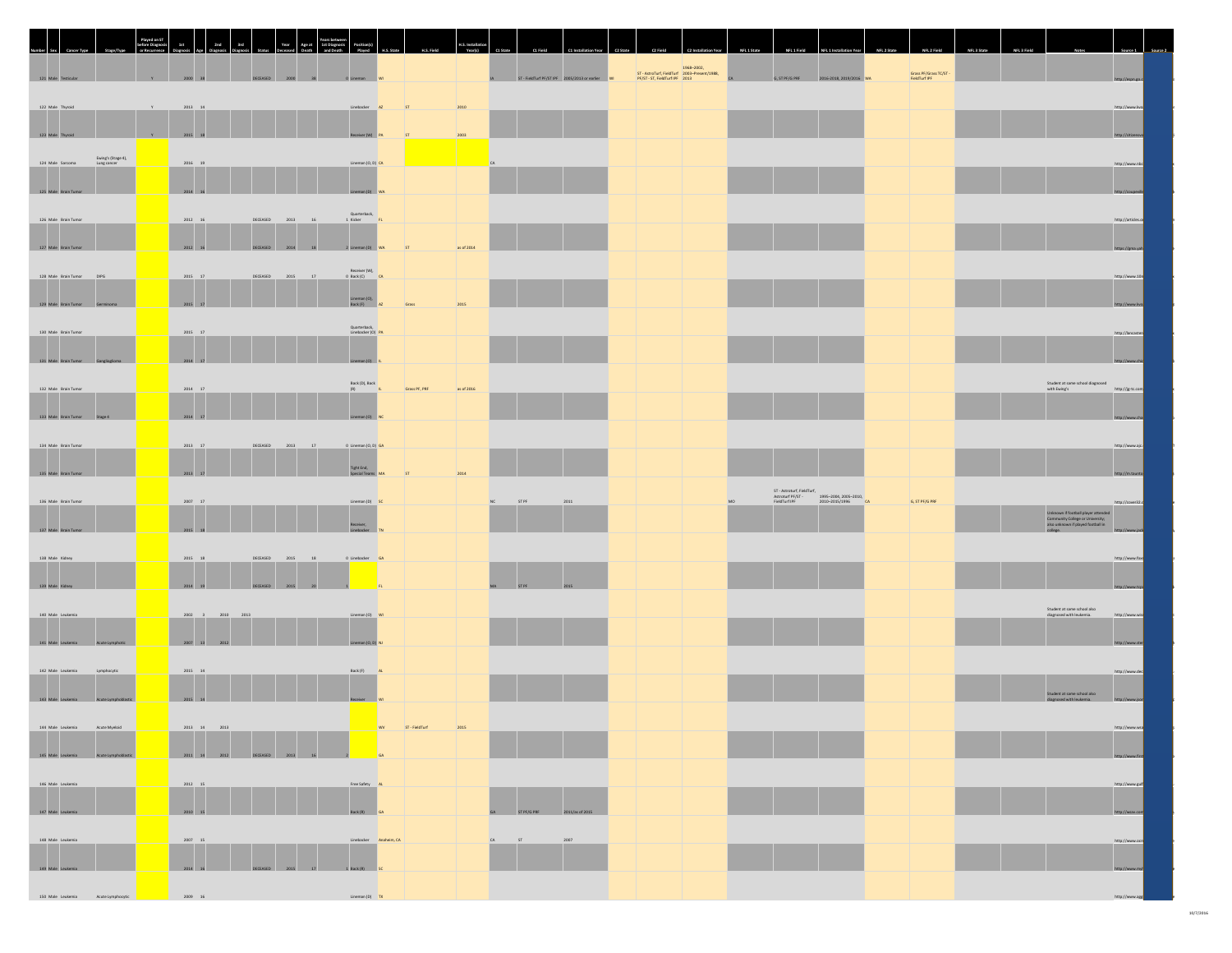| Number Sex                                         |                                  | layed on S' | 2nd<br>3rd<br>Year                    |                                                                                    |            |                                                   |  |  |                                                                                                           |  |
|----------------------------------------------------|----------------------------------|-------------|---------------------------------------|------------------------------------------------------------------------------------|------------|---------------------------------------------------|--|--|-----------------------------------------------------------------------------------------------------------|--|
|                                                    |                                  |             |                                       |                                                                                    |            |                                                   |  |  |                                                                                                           |  |
| 151 Male Leuke                                     |                                  |             | 2016 17                               | Grass<br>Lineman (O, D) NC                                                         | as of 2016 |                                                   |  |  | http://myfax8                                                                                             |  |
| 152 Male Leukemia                                  | Acute Myeloid                    |             | $2015\quad 17$<br>2015 17<br>DECEASED | 0 Lineman (O) MI                                                                   |            |                                                   |  |  | https://secondf                                                                                           |  |
| 153 Male Leukemia                                  | Acute Lymphoblastic              |             | 2015 17                               | Back (R)                                                                           |            |                                                   |  |  | http://triblive.c                                                                                         |  |
| 154 Male Leukemia                                  | Acute Lymphoblastic              |             | 2015 17                               | $\begin{array}{c} \text{Linebacker} \\ (M) \end{array} \hspace{1cm} \text{ID}$     |            |                                                   |  |  | http://usatoday                                                                                           |  |
|                                                    | Acute Lymphoblastic<br>(Stage 1) |             |                                       | Receiver (W),<br>Back (D)                                                          |            |                                                   |  |  |                                                                                                           |  |
| 155 Male Leukemia                                  |                                  |             | 2014 17                               | 2016                                                                               |            |                                                   |  |  | http://www.ne                                                                                             |  |
| 156 Male Leukemia                                  | Acute Myeloid                    |             | $2013$ 17                             | Back (R), Back<br>(D)                                                              |            |                                                   |  |  | http://www.the                                                                                            |  |
| 157 Male Leukemia                                  | Acute Myeloid                    |             | 2012 17<br>DECEASED 2013 17           | 1 Lineman (D)                                                                      |            |                                                   |  |  | http://www.kv                                                                                             |  |
| 158 Male Leukemia                                  | Acute Myeloid                    |             | $2012\quad 17$<br>DECEASED 2013 18    | 1 Lineman (O) OH                                                                   |            |                                                   |  |  | http://m.davton                                                                                           |  |
| 159 Male Leukemia                                  | <b>Acute Myeloid</b>             |             | 2011 17                               | $\left\  \text{Back (R)}, \right\ $ Receiver $(W)$<br>2015<br>ST - Sprinturf       |            |                                                   |  |  | https://www.g                                                                                             |  |
|                                                    |                                  |             |                                       |                                                                                    |            | ST - Mondoturf PF/ST -<br>Mondoturf PRF 2009/2012 |  |  | Student at same high school<br>diagnosed with leukemia.                                                   |  |
| 160 Male Leukemia                                  |                                  |             | $2009 - 17$                           | Back (R) NC                                                                        |            |                                                   |  |  | http://collegeba                                                                                          |  |
| 161 Male Leukemia                                  | Acute Myeloid                    |             | 2008 17                               | nan (O, D)                                                                         |            |                                                   |  |  |                                                                                                           |  |
| 162 Male Leukemia                                  |                                  |             | 2006                                  |                                                                                    |            |                                                   |  |  | Student at same high school<br>diagnosed with leukemia.<br>http://www.sbn                                 |  |
| 163 Male Leukemia                                  |                                  |             | 2015 18                               |                                                                                    |            |                                                   |  |  |                                                                                                           |  |
| 164 Male Leukemia                                  | Acute Myeloid                    |             | $2015\quad 18$                        | Lineman (O) FL                                                                     |            | G PF/ST - FieldTurf IPF 2007/2005                 |  |  | http://www.clic                                                                                           |  |
|                                                    |                                  |             |                                       |                                                                                    |            |                                                   |  |  |                                                                                                           |  |
| 165 Male Leukemia                                  |                                  |             | 2015 18                               | man (O, D)                                                                         |            |                                                   |  |  | http://wgntv.c                                                                                            |  |
| 166 Male Leukemia                                  | Acute Lymphoblastic              |             | $2014\quad 18$                        | Lineman (O, D) IN                                                                  |            |                                                   |  |  | http://thepaper                                                                                           |  |
| 167 Male Leukemia                                  | Acute Lymphoblastic              |             | 2013 18<br>DECEASED 2013 19           | 0 Lineman (O, D) If                                                                |            |                                                   |  |  | $\begin{array}{l} \text{Sister died in 2011 from leukemia at}\\ \text{age 15.} \end{array}$<br>http://www |  |
| 168 Male Leukemia                                  |                                  |             | $2013$ 18<br>DECEASED<br>2015         | 2 Back (C, R)   IL                                                                 |            |                                                   |  |  | http://espn.go.s                                                                                          |  |
|                                                    |                                  |             |                                       | Receiver (W),                                                                      |            |                                                   |  |  |                                                                                                           |  |
| 169 Male Leukemia                                  |                                  |             | 2010 18                               | (planned only, for ST)                                                             |            |                                                   |  |  | http://www.                                                                                               |  |
| 170 Male Leukemia                                  |                                  |             | $2007\,$ $18$                         | $\begin{array}{cc}\n\text{Linear (O)}\\ \text{Right End} & \text{NC}\n\end{array}$ |            |                                                   |  |  | http://www.wra                                                                                            |  |
| 171 Male Lymphoma                                  |                                  |             | 2014 12                               | (0)                                                                                |            |                                                   |  |  | played recreational league football<br>for about three years before he was<br>diagnosed<br>http://        |  |
| 172 Male Lymphoma                                  | Hodgkin's                        |             | $2013 - 14$                           | Receiver (W),<br>Free Safety NM<br>ST-FieldTurf<br>2015                            |            |                                                   |  |  | http://www.nm                                                                                             |  |
| 173 Male Lymphoma                                  |                                  |             | $2006 - 14$                           | Lineman (D) N                                                                      |            |                                                   |  |  | http://www.riv                                                                                            |  |
|                                                    | Burkitt's (Non-                  |             |                                       |                                                                                    |            |                                                   |  |  |                                                                                                           |  |
| Burkitt's (Non-<br>174 Male Lymphoma<br>Hodgkin's) |                                  |             | $2013$ 15<br>DECEASED 2013 16         |                                                                                    |            |                                                   |  |  | http://www.wxi                                                                                            |  |
| 175 Male Lymphoma Hodgkin's (Stage 4)              |                                  |             | 2011 15                               |                                                                                    |            |                                                   |  |  | http://jacksor                                                                                            |  |
| 176 Male Lymphoma Non-Hodgion's                    |                                  |             | $2011 \qquad 15$                      | Lineman (O) MI<br>Grass                                                            |            |                                                   |  |  | https://www.stb                                                                                           |  |
| 177 Male Lymphoma Hodgkin's                        |                                  |             | 2007 15                               |                                                                                    |            |                                                   |  |  |                                                                                                           |  |
| 178 Male Lymphoma Hodgkin's (Stage 2)              |                                  |             | $2015 - 16$                           |                                                                                    |            |                                                   |  |  | http://www.wit                                                                                            |  |
|                                                    |                                  |             |                                       | (may install soon;<br>fundraising efforts begun<br>Fall 2015)                      |            |                                                   |  |  |                                                                                                           |  |
| 179 Male Lymphoma Non-Hodgkin's                    |                                  |             | $2015$ $16$                           |                                                                                    |            |                                                   |  |  | http://m.wxii12                                                                                           |  |
| 180 Male Lymphoma Hodgkin's (Stage 3)              |                                  |             | 2013 16                               | Lineman (O, D) NC                                                                  |            |                                                   |  |  | http://www                                                                                                |  |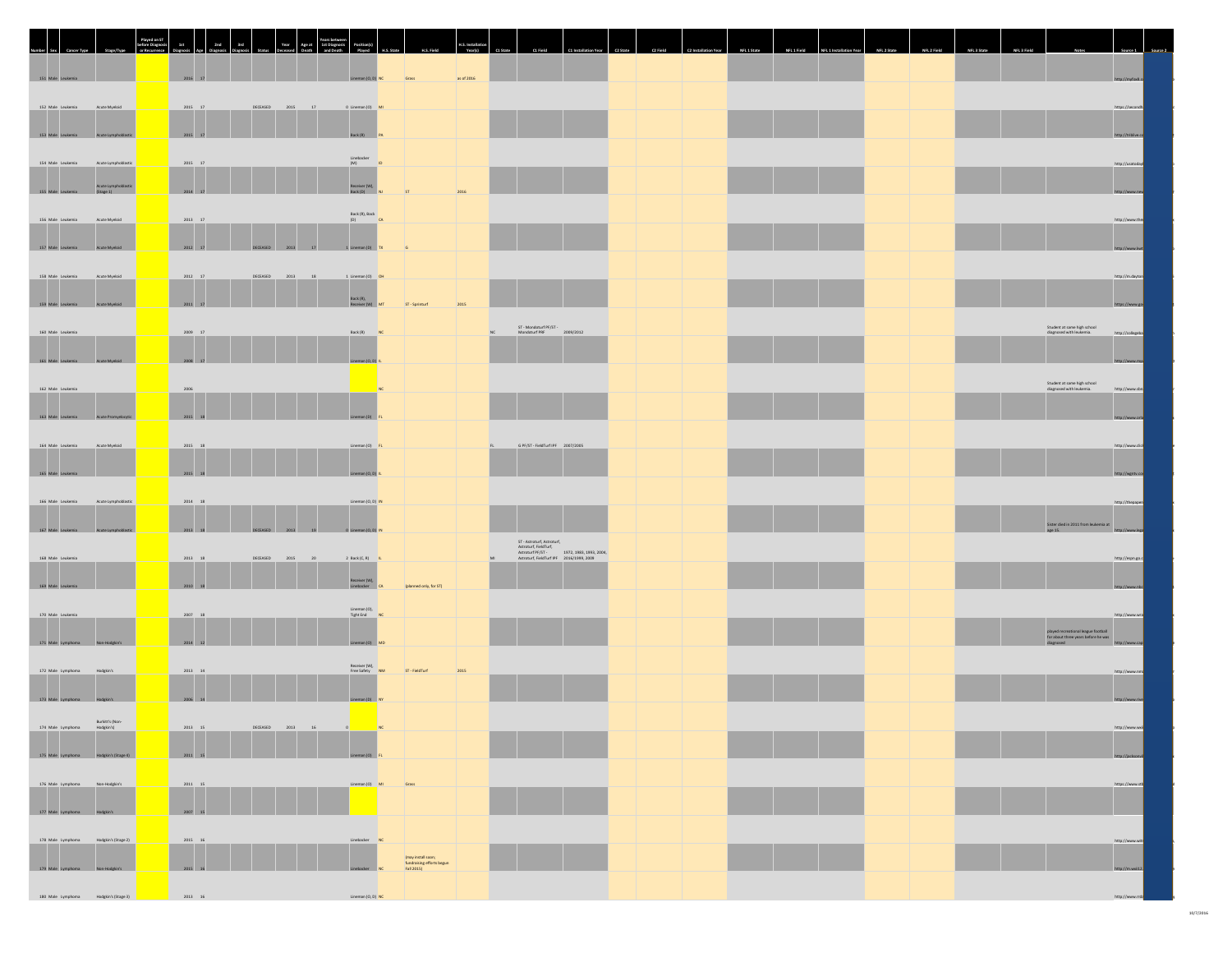| Mumber Sex                                   |                     | 2nd<br>1st                 | 3rd             | Year Age at 1st Diagnosis<br>Deceased Death and Death |                                                            |       |                |                           |       |  |  |                                                                                                                               |  |  |        |                                                                                 |                 |  |
|----------------------------------------------|---------------------|----------------------------|-----------------|-------------------------------------------------------|------------------------------------------------------------|-------|----------------|---------------------------|-------|--|--|-------------------------------------------------------------------------------------------------------------------------------|--|--|--------|---------------------------------------------------------------------------------|-----------------|--|
| 181 Male Lymphoma Hodgkin's                  |                     | 2007 16                    |                 |                                                       | Receiver (W) S                                             |       |                |                           |       |  |  | ST - AstroTurf, G -<br>Latitude 36 Bermuda<br>Grass PF/ST - FieldTurf, 1972-1993, 1994-<br>Sprinturf IPF - Present/2001, 2008 |  |  |        |                                                                                 | http://www.kc   |  |
| 182 Male Lymphoma                            | Lymphoma            | $2015\,$ $ 17$             |                 |                                                       | Lineman (D) SC                                             | ST    |                | 2016                      |       |  |  |                                                                                                                               |  |  |        |                                                                                 | http://wspa.com |  |
| 183 Male Lymphoma                            | Hodekin's (Stage 4) | 2014 17                    |                 |                                                       | Lineman (O. D)                                             |       |                |                           |       |  |  |                                                                                                                               |  |  |        |                                                                                 | http://www.pr   |  |
| 184 Male Lymphoma                            | Non-Hodgkin's       | $2011$ 17                  |                 |                                                       | Lineman (O, D) NJ                                          |       |                |                           |       |  |  |                                                                                                                               |  |  |        |                                                                                 | http://www.huc  |  |
| 185 Male Lymphoma                            | Hodgkin's           | 2001 17                    |                 | DECEASED 2013 29                                      | 12 Lineman                                                 |       |                |                           |       |  |  |                                                                                                                               |  |  |        |                                                                                 | http://www.sp   |  |
| 186 Male Lymphoma                            | Hodgkin's           | $2016$ 18                  |                 |                                                       | Lineman (O) GA                                             |       | Grass          |                           |       |  |  |                                                                                                                               |  |  |        |                                                                                 | http://www.mo   |  |
| 187 Male Lymph                               |                     | 2007 18                    |                 | 2008<br>19                                            | 1 Lineman (O. D)                                           |       |                |                           |       |  |  |                                                                                                                               |  |  |        |                                                                                 | https://www.s   |  |
| 188 Male Lymphoma                            | Hodgkin's           | $2004\,$ $ 18$             |                 |                                                       | Linebacker OK                                              |       | ST - FieldTurf | 2007, 2015                |       |  |  |                                                                                                                               |  |  |        |                                                                                 | http://www.nev  |  |
| 189 Male Lymph                               |                     | 2014 19                    |                 |                                                       | Lineman (D),<br>Receiver (W)                               |       |                |                           |       |  |  |                                                                                                                               |  |  |        |                                                                                 |                 |  |
| 190 Male Lymphoma                            | Non-Hodgkin's       | 2009 19                    | DECEASED        | 2010<br>20                                            | 1 Lineman (O, D) MI                                        |       | Grass          |                           |       |  |  |                                                                                                                               |  |  |        | another student got cancer that<br>went to this high school                     | https://www.stb |  |
| 191 Male Lymphoma                            | Non-Hodgkin's       | 2015 26                    |                 |                                                       |                                                            |       | Grass          | 2015                      |       |  |  |                                                                                                                               |  |  |        |                                                                                 |                 |  |
| 192 Male Lymphoma                            | Hodgkin's           | $2012 - 29$                |                 |                                                       | Lineman (D) IL                                             | ST    |                | 2007                      | ST PF |  |  |                                                                                                                               |  |  |        | Carthage High closed, new school<br>name is Illini West High                    | http://www.con  |  |
| 193 Male Sarcoma                             | creosarcoma         | 2013 13                    |                 | 2016                                                  | Receiver (W),<br>3 Strong Safety VI                        |       | ST - ProGrass  | 2014                      |       |  |  |                                                                                                                               |  |  |        |                                                                                 |                 |  |
| 194 Male Sarcoma                             | Ewing's             | $2013\quad 14$             |                 |                                                       |                                                            |       | Grass          |                           |       |  |  |                                                                                                                               |  |  |        | <br>  Student at same school diagnosed<br>  http://ig-tc.cr                     | http://www.unit |  |
| 195 Male Sarcoma<br>196 Male Sarcoma         | Ewing's<br>Ewing's  | 2014 15<br>$2014 - 15$     |                 |                                                       | Lineman (O, D) CA                                          | ST    | Grass PF, PRF  | as of 2016<br>Summer 2016 |       |  |  |                                                                                                                               |  |  |        |                                                                                 | http://www.dail |  |
| 197 Male Sarcoma                             | Ewing's             | 2015 16                    |                 |                                                       | Quarterback                                                |       |                |                           |       |  |  |                                                                                                                               |  |  |        |                                                                                 |                 |  |
| 198 Male Sarcoma                             | Ewing's (Stage 4)   | $2014 - 16$                |                 |                                                       | Linebacker<br>(M), Back (F) CA                             |       |                |                           |       |  |  |                                                                                                                               |  |  | cancer | Twin brother also plays football at<br>same school, but does not yet have       | http://abc30.co |  |
| 199 Male Sarcoma                             | Osteosarcoma        | 2013 16                    |                 |                                                       | Lineman (O, D)                                             |       |                |                           |       |  |  |                                                                                                                               |  |  |        |                                                                                 | http://www.a    |  |
| 200 Male Sarcoma                             | Clear cell          | $2012\quad 16$             | DECEASED        | 2013<br>17                                            | 1 Lineman (O) GA                                           |       |                |                           |       |  |  |                                                                                                                               |  |  |        |                                                                                 | http://www.wsb  |  |
| 201 Male Sarcoma                             | Spindle cell        | 2011 16                    | <b>DECEASED</b> | 2014                                                  |                                                            |       |                |                           |       |  |  |                                                                                                                               |  |  |        |                                                                                 | http://www.s    |  |
| 202 Male Sarcoma                             | Ewing's             | $2000 - 16$                | DECEASED        | 2002<br>17                                            | Linebacker<br>$2$ Back (R)                                 | ST    |                | 2014                      |       |  |  |                                                                                                                               |  |  |        |                                                                                 | http://www.just |  |
| 203 Male Sarcoma                             | Synovial            | 2015 17                    |                 |                                                       | Linebacker<br>(M), Back (F)                                |       |                |                           |       |  |  |                                                                                                                               |  |  |        |                                                                                 | http://www.lan  |  |
| 204 Male Sarcoma Ewing's                     |                     | 2015 17                    |                 | DECEASED 2016 19 1 Back (F) WA                        | Lineman (D),                                               |       |                |                           |       |  |  |                                                                                                                               |  |  |        |                                                                                 | http://www.spc  |  |
| 205 Male Sarcoma <b>Osteogenic Sarcoma</b>   |                     | 2011 17                    |                 |                                                       | Lineman (O) C                                              |       |                |                           |       |  |  |                                                                                                                               |  |  |        |                                                                                 | http://www.s    |  |
| 206 Male Sarcoma                             | Rhabdomyosarcoma    | $2010$ $\quad 17$          |                 | DECEASED 2013 19                                      | 3 Lineman (O) NJ                                           |       |                |                           |       |  |  |                                                                                                                               |  |  |        |                                                                                 | http://shorespo |  |
| 207 Male Sarcoma Ewing's                     |                     | 2010 17                    |                 | DECEASED 2012 20 2 Lineman (O, D) IL                  |                                                            |       |                |                           |       |  |  |                                                                                                                               |  |  |        |                                                                                 | http://www.th   |  |
| 208 Male Sarcoma                             | Synovial            | $2008 - 17$<br>$2015$ $18$ |                 | DECEASED 2010 19                                      | 2 Kicker, Punter VA<br>Linebacker,<br>Linebacker<br>(M) CA | Grass |                | as of 2016                |       |  |  |                                                                                                                               |  |  |        | Student at same school diagnosed<br>with brain tumor also in 2015. http://www.s | http://www.her  |  |
| 209 Male Sarcoma Ewing's<br>210 Male Sarcoma | Ewing's             | 2012 18                    |                 |                                                       | Lineman (O) PA                                             |       |                |                           |       |  |  |                                                                                                                               |  |  |        |                                                                                 | http://ww       |  |
|                                              |                     |                            |                 |                                                       |                                                            |       |                |                           |       |  |  |                                                                                                                               |  |  |        |                                                                                 |                 |  |